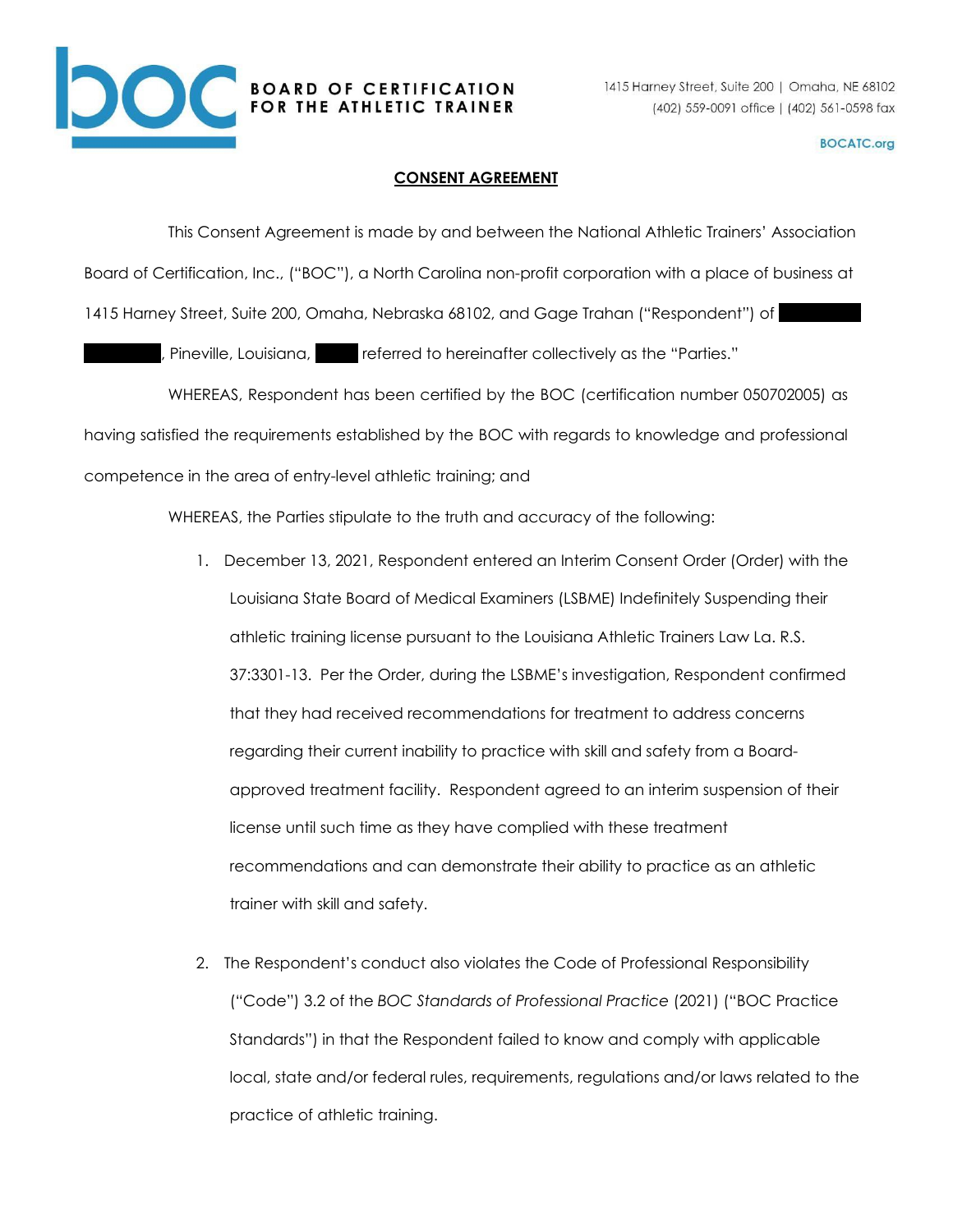3. The above-described Code violations constitute grounds for disciplinary action pursuant to Section 8 of the *BOC Professional Practice and Discipline Guidelines and Procedures* ("BOC Discipline Procedures").

WHEREAS, Respondent, in consideration of this Consent Agreement and for the purpose of terminating the BOC's investigation and the disciplinary proceedings against them, voluntarily admits that their actions as set forth above violate Code 3.2 of the BOC Practice Standards and agrees that, for purposes of this or any future proceeding before the BOC, this Consent Agreement shall have the same effect as if ordered after a full hearing held pursuant to Section 6 of the BOC Discipline Procedures.

WHEREAS, the Respondent understands and acknowledges Respondent's rights to a hearing and to appeal a decision by a hearing panel, but waives those rights and stipulates and agrees to the issuance of this Consent Agreement without further proceedings in this matter, and agrees to be fully bound by the terms and conditions specified herein; and

WHEREAS, the BOC Chief Executive Officer has consented to the execution of this Consent Agreement;

NOW, THEREFORE, pursuant to Section 4 of the BOC Discipline Procedures and in consideration of the mutual covenants contained herein, the receipt and sufficiency of which are hereby acknowledged, the Parties hereby stipulate and agree to the following:

1. The Parties agree that this Consent Agreement shall be and hereby is legally binding and is in full and complete settlement and resolution of any and all charges and/or claims that were or could have been brought by the BOC regarding the actions of Respondent as set forth above and shall constitute an admission by the Respondent that her actions violated Code 3.2 of the BOC Practice Standards.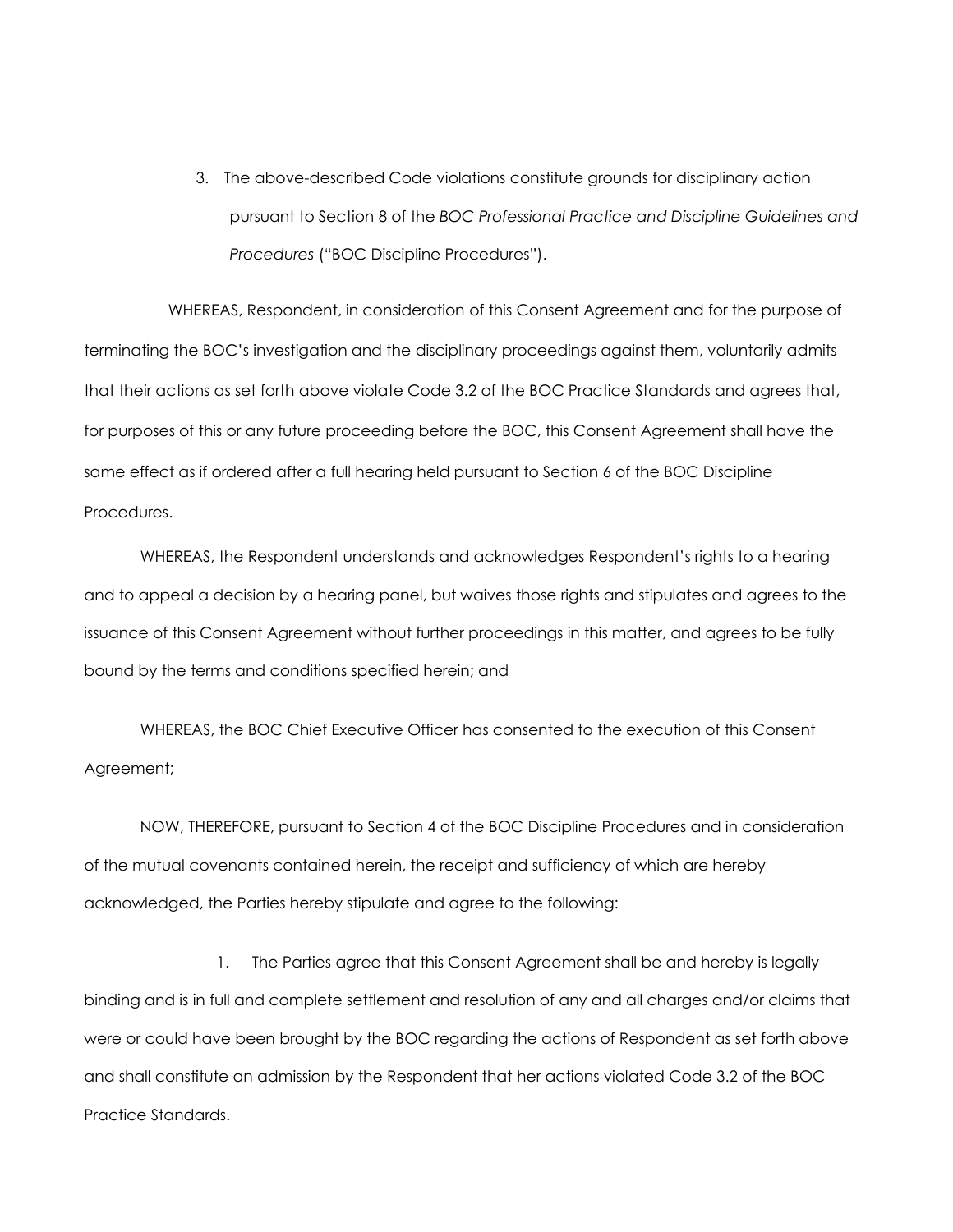2. In exchange for the summary termination of the BOC's investigation into Respondent's conduct as described in Paragraph 1 of Page 1 above, Respondent voluntarily admits: (1) that the facts set forth in Paragraph 1 on Page 1 above are true; (2) that the actions set forth in Paragraph 1 on Page 1 above violate Code 3.2 of the BOC Practice Standards. Respondent further agrees that for purposes of this or any future proceeding before the BOC, this Consent Agreement shall have the same effect as if ordered after a full hearing held pursuant to Section 6 of the BOC Discipline Procedures.

3. Respondent waives all right to a hearing on the merits of this matter as provided in Section 6 of the BOC Disciplinary Procedures.

4. Respondent waives all right to appeal the charges and/or claims set forth herein to the BOC or to any administrative, regulatory, judicial or other forum.

5. Respondent waives all right to challenge or otherwise contest the validity of this Consent Agreement to the BOC or to any administrative, regulatory, judicial or other forum. The Consent Agreement may be enforced by either party in an action at law or equity.

6. Respondent consent to and agrees that Respondent's certification status is considered Suspended. Respondent acknowledges and agrees that the suspension of a BOC certification is considered public information and may be published or otherwise disclosed by the BOC.

- 7. Further, while suspended Respondent is not authorized to do the following:
	- a. Represent themself to the public as a practicing Certified Athletic Trainer or use the certification mark "ATC" following their name; or
	- b. Serve as an item writer for the BOC certification exam; or
	- c. Serve as a supervisor of students who are satisfying the athletic training requirements for certification eligibility.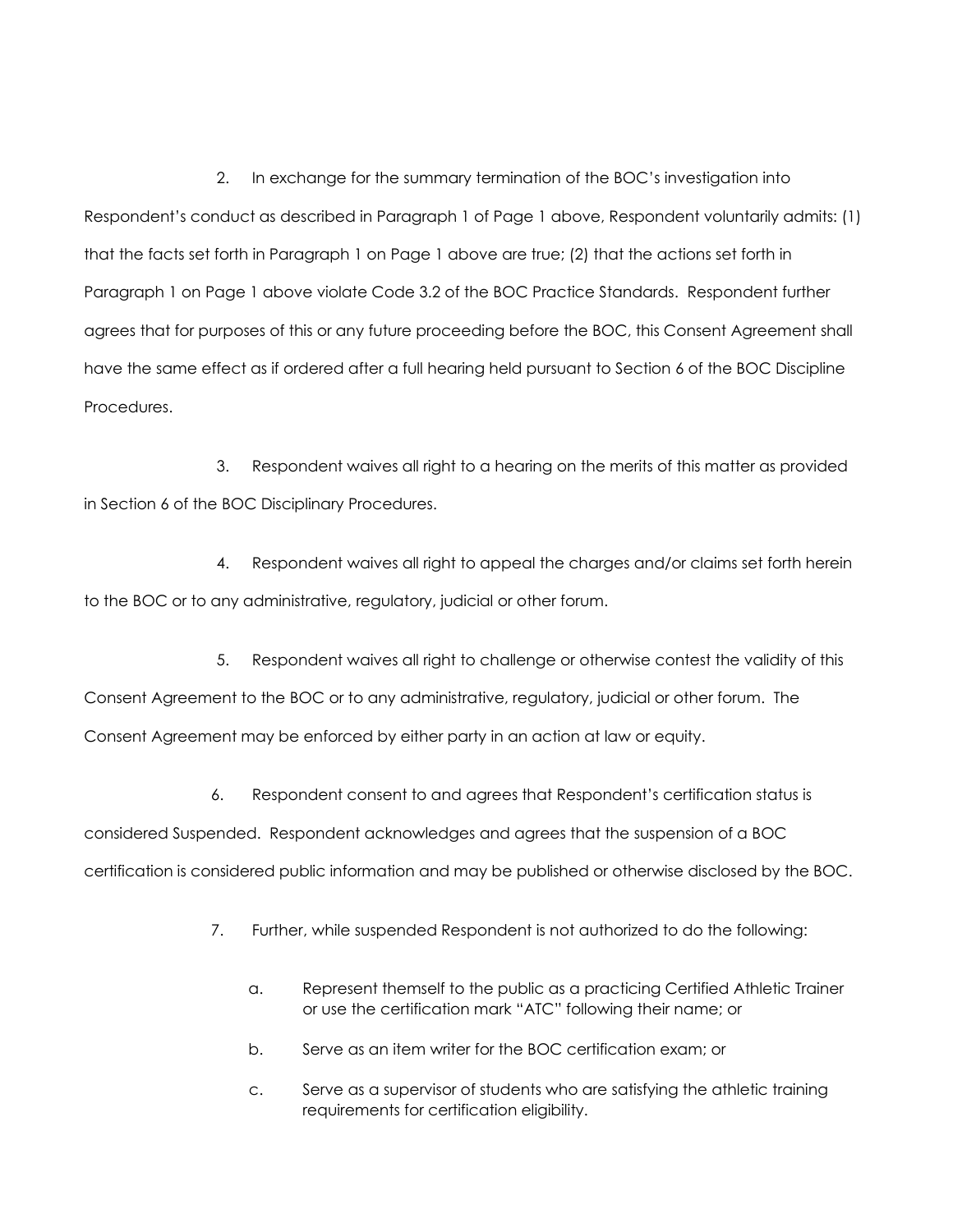8. Respondent may petition for reinstatement after suspension in accordance with Section 13 of the BOC Discipline Procedures. Such petition may be brought by Respondent no sooner than they can provide the BOC proof they have complied with the treatment recommendations outlined in the LSBME Allied Professionals Health Monitoring Program agreement dated March 30, 2021 and can demonstrate their ability to practice as an athletic trainer with skill and safety.

9. Any alleged breach of any provision of this Consent Agreement by Respondent

may, at the sole and absolute discretion of the BOC, result in the following actions:

- a. The BOC shall notify Respondent in writing by certified mail or tracked courier, return receipt requested, or by secure electronic delivery with receipt verification (e.g., Eversign) that the term(s) of this Consent Agreement have been breached and include a description of the acts or omission(s) constituting a breach of the term(s) of this Consent Agreement. Such a breach may result in the Respondent's state athletic trainer agency and/or current employer being contacted as permitted by Section 13.2 of the BOC Discipline Guidelines.
- b. Respondent shall be allowed fifteen (15) days from the date of the receipt of notification required in Paragraph 9(a) above to demonstrate to the sole satisfaction of the BOC that he has cured the breach in question.
- c. Failure to cure the breach within the fifteen (15) day time period will terminate the BOC's obligations under this Consent Agreement and will cause the original matter, as described in Paragraph 1 of Page 1, above, to be referred to the BOC Professional Practice and Discipline Committee ("PPD Committee"), which shall make a final determination of the disciplinary action, if any, to be taken.
- d. In addition, Respondent's breach of any term of this Consent Agreement may constitute an additional and independent Code violation and may provide grounds for the BOC to suspend, revoke, or otherwise take action with regard to her BOC certification.
- 10. Any notice by the BOC pertaining to this Consent Agreement shall be sufficient if

sent to Respondent at the last address of record Respondent has reported to the BOC, or to an attorney

designated by Respondent.

11. Respondent agrees that the factual and legal allegations as contained in this

Consent Agreement shall be deemed true and admitted in any subsequent proceeding before the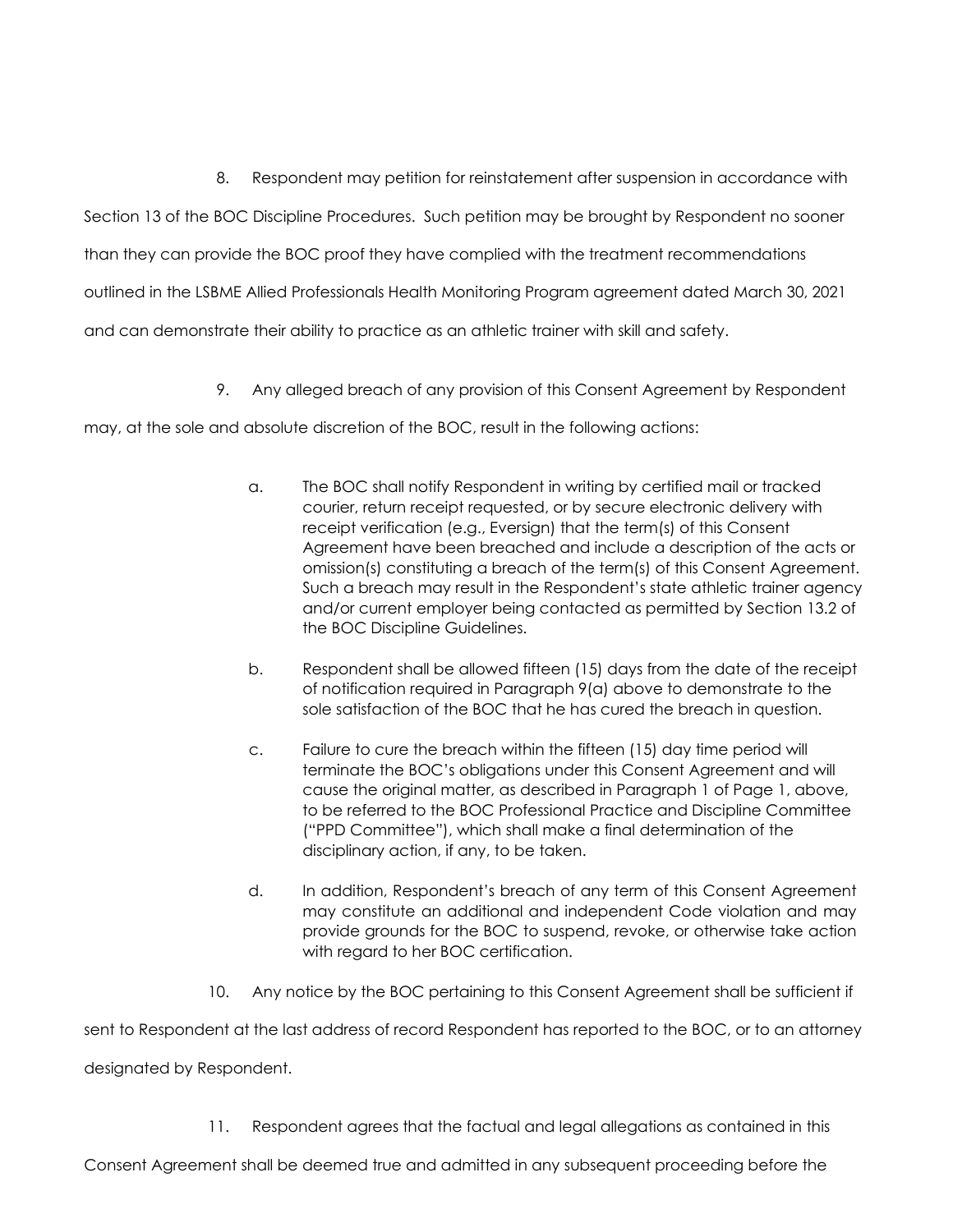BOC in which Respondent's compliance with this Consent Agreement or the BOC Practice Standards is at issue.

12. Any extension of time or grace period for reporting granted by the BOC shall not constitute a waiver or preclude the BOC from taking action at a later time. The BOC shall not be required to grant any waiver, extensions of time, or grace periods.

13. This Consent Agreement shall be binding on and shall inure to the benefit of the Parties, their successors, assigns, or other legal representatives.

14. No waiver, change, amendment, or discharge of any term or condition hereof and no consent of either Party shall be of any force or effect unless made in writing and signed by both Parties or by duly authorized agents of the Parties. Any waiver granted by the BOC shall be at the sole and absolute discretion of the BOC and shall not function as a continuing waiver.

15. This Consent Agreement contains the entire understanding between the Parties and supersedes any and all pre-existing understandings, either oral or written, between the Parties relating to the subject matter hereof.